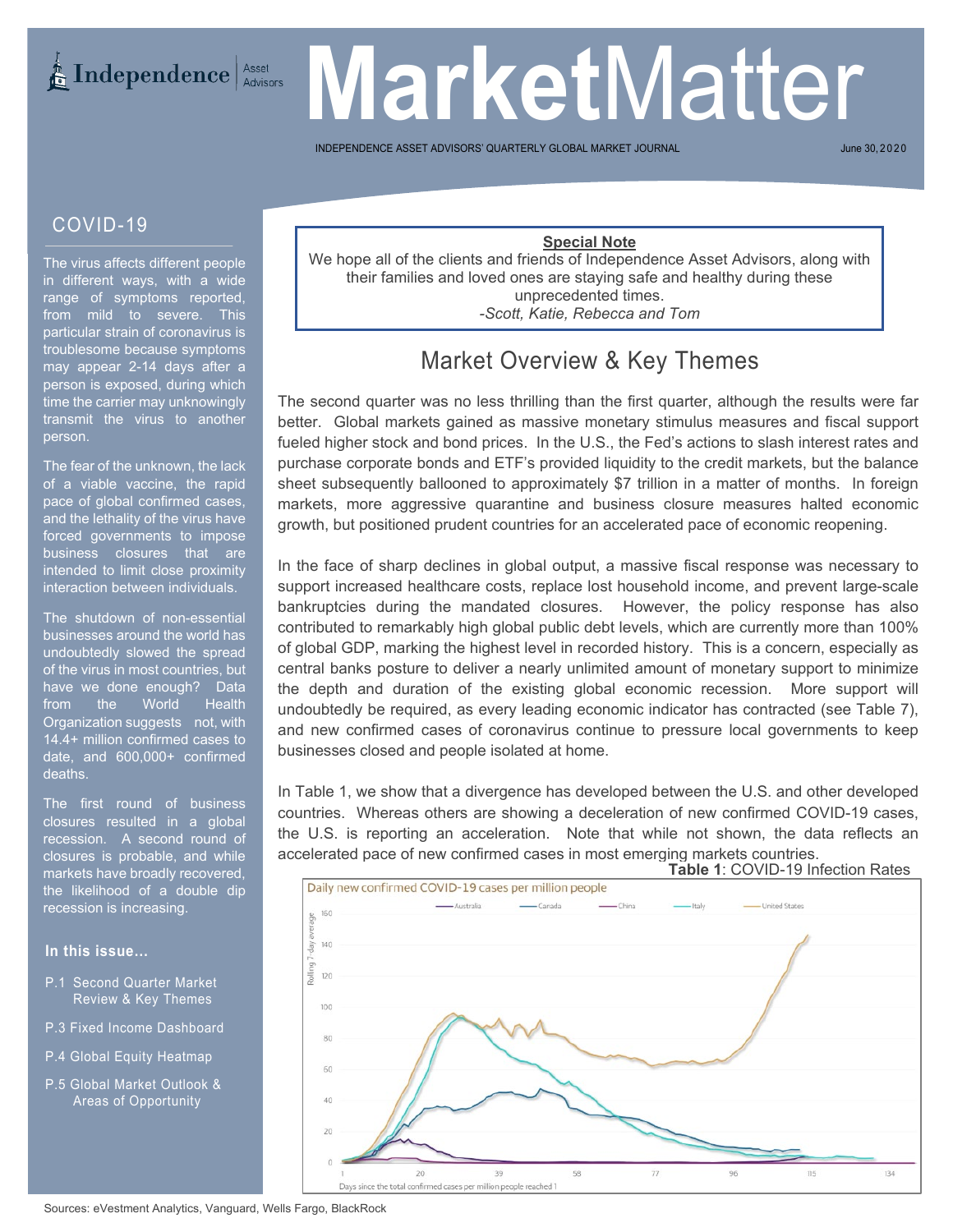## Second Quarter Fixed Income Dashboard

Fixed income returns were universally positive during the second quarter, led by high yield bonds, bank loans and emerging markets debt. Investment grade bonds performed well also, with U.S. corporate bonds and municipals gaining 9.0% and 5.9%, respectively. As shown in Table 2, U.S. Treasuries have provided the strongest returns during the first half of the year, outperforming most equity market indexes, including the S&P 500 Index, which it beat by 15.8%. The offset is significantly lower yields.

Yields generally compressed further during the second quarter as bond markets gained, although lower quality yields increased (see Table 3). Higher quality investment grade bonds have seen the greatest narrowing, with the 10-Yr U.S. Treasury ending June at 0.7%, down from 2.0% only twelve months ago. Investors seeking income and consistency of return from coupon payments are finding it necessary to move lower in credit quality (high yield bonds and bank loans), or farther out in maturity. In this case, we support upper tier high yield bonds and +BBB loans.

The importance of equity diversification took center stage during the first quarter when the S&P 500 Index entered bear market territory. The blistering recovery during the second quarter then created a sense of urgency for bond owners who felt they were losing upside by remaining disciplined. If we have learned anything from the COVID-19 crisis, it is that not all market turmoil is caused by bubbles or fundamental issues. Corrections, bear markets, and a recession can happen without warning, and it is imperative to stay the course and not chase returns. Table 4 demonstrates how bonds have provided stability to portfolios during equity market down periods over the past decade.



 **Table 3**: Fixed Income Yields

 **Table 2**: Fixed Income Returns





 **Table 4**: Fixed Income Diversification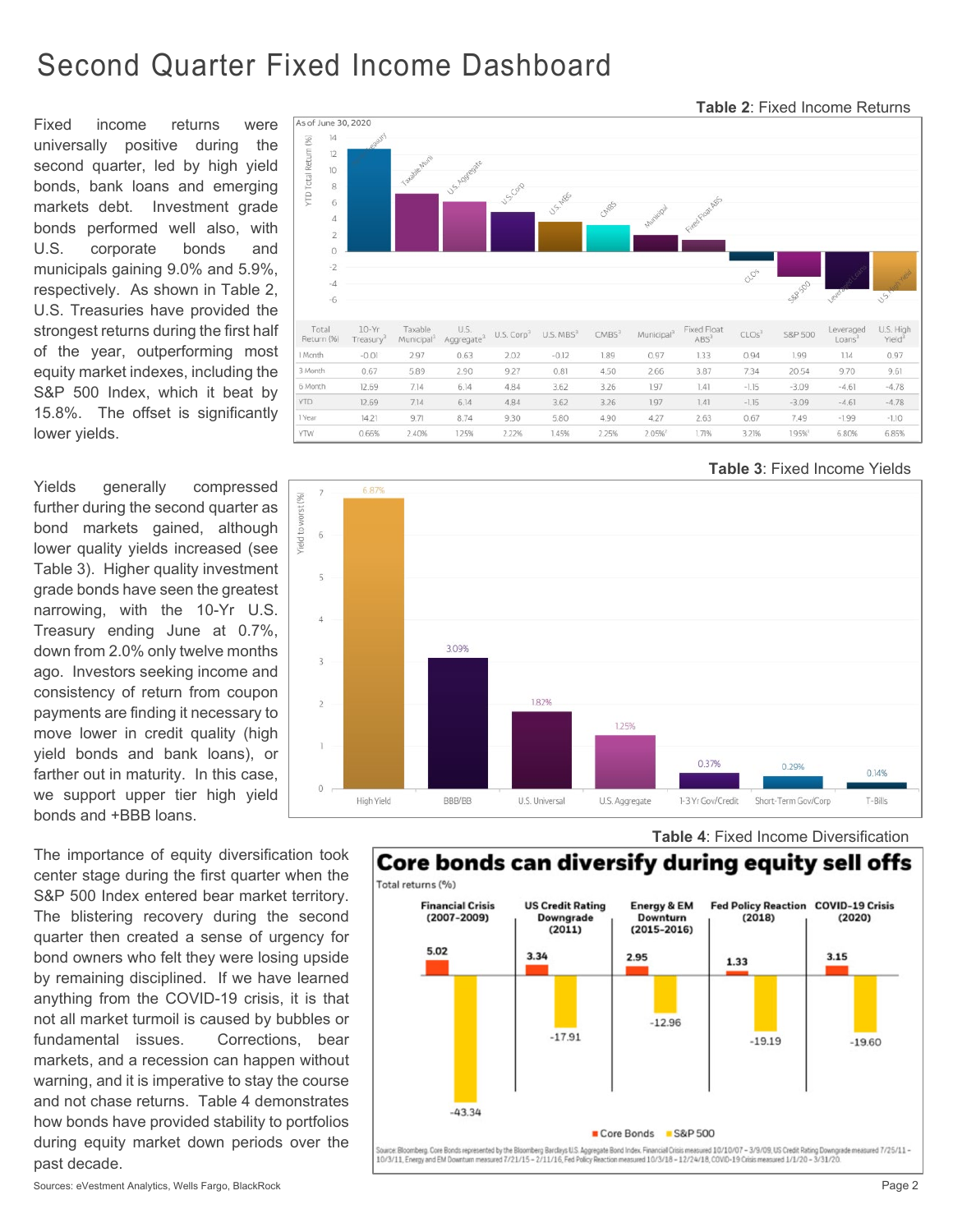# Second Quarter Equity Market Heatmap

Global equity markets exhibited a vshaped recovery during the second quarter, with the MSCI All Country World Index gaining 19.2%. Excluding the U.S., global equities gained 16.1%, with international developed and emerging markets returning 14.9% and 18.1%, respectively, compared to the S&P 500 Index that gained 20.1%. Despite the rally, global equities remained negative for the first half, with the MSCI ACWI down 6.3%. Looking specifically at the U.S., the divergence between growth and value stocks continued to widen, with the former outperforming the latter by 26% (see Table 5).



The equity market recovery has been remarkable and surprising in that the COVID-19 concerns that triggered the 30% first quarter equity market sell-off have in no way abated. However, investor optimism that businesses would reopen sooner than expected, along with historically massive monetary support and fiscal measures, led to a faster and steeper economic recovery than what would otherwise be considered when measuring fundamentals. Despite the bear market, valuations did not meaningfully improve (meaning stock prices did not become less expensive), and have not improved following the second quarter rally. Therefore, we fully agree with Coho Partners' stance that "a more defensive posture is prudent until more evidence of sustainable earnings with commensurate dividend growth is seen".

Again, focusing on U.S. equities, we can see that a disproportionate amount of the S&P 500 Index return has been recorded by the five largest market capitalization companies (see Quarterly Focus: MSCI All Country World Index on page 4). In fact, these five companies combined have provided 5.1% of the year-to-date return. If we consider this from another perspective, by removing these companies from the S&P 500 Index, the year-to-date return would be more than 8% negative.

Concerningly, we have not seen an improvement in equity fundamentals, specifically debt-to-equity. In Table 6, we can see that only the Financial sector has reported a material reduction of leverage since the financial crisis. Balance sheet health, and manageable leverage, is critical in the new COVID-19 environment.



 **Table 5**: Equity Market Heat Map